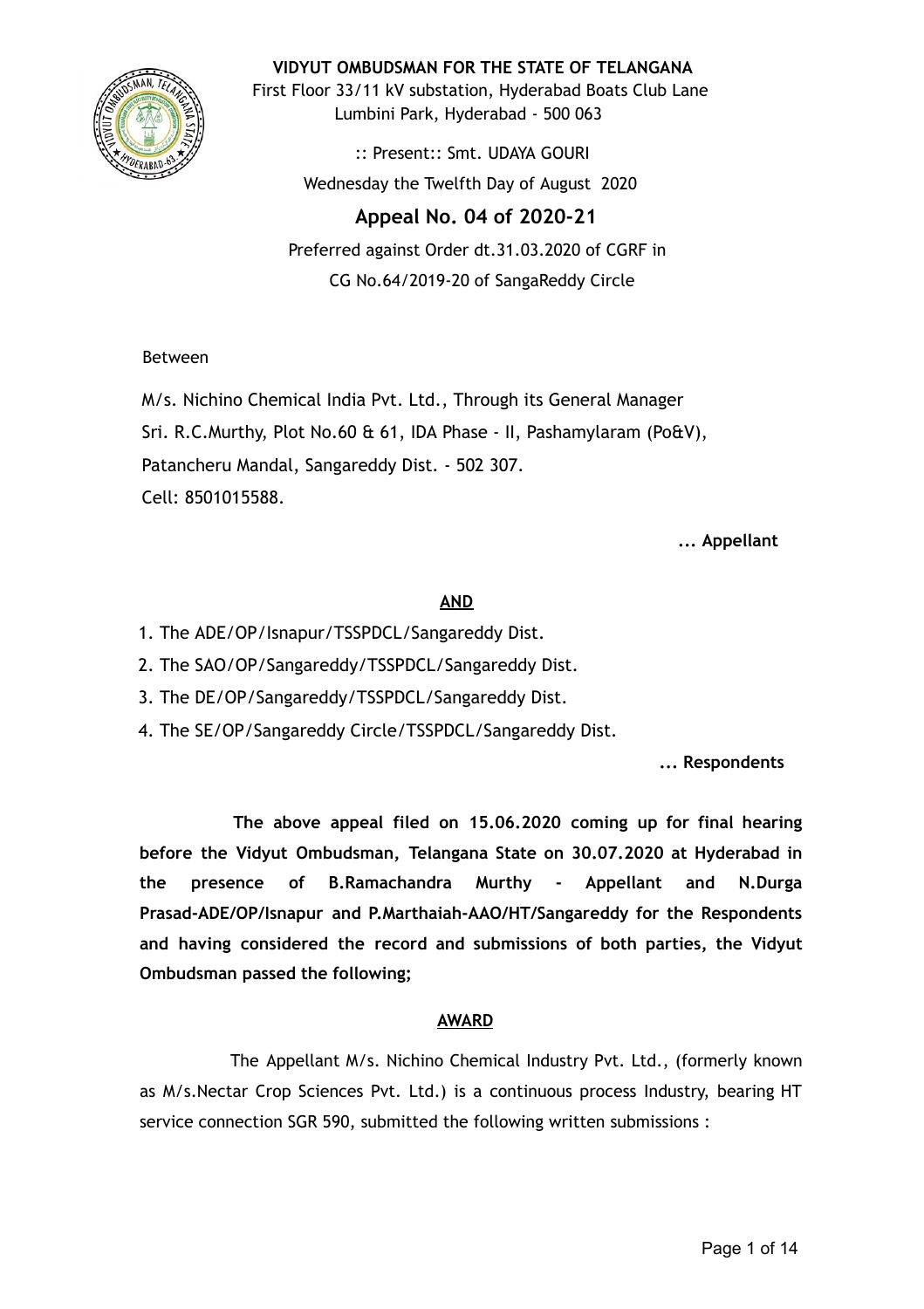We, Nichino Chemical India Private Limited (formerly known as M/s. Nectar Crop Sciences Pvt. Ltd.) wish to inform you that our factory at Pashamylaram is having power supply of 1501 KVA CMD vide HT service No. SGR 590 and we are drawing power through a 33 KV dedicated feeder from 132KV/33 KV Substation, Pashamylaram in order to have quality and uninterrupted power supply to our unit w.e.f. 05.03.2018 and ours is a continuous process industry and to get advantage of reduced Tariff charges.

We further wish to inform you that, initially we had a CMD of 1100 KVA connecting from 33/11 KV Pashamylaram EPIP-I Substation, through the 11 KV dedicated feeder to our factory.

After that we have increased factory load and also enhanced our CMD from 1100 KVA to 1501 KVA(401 KVA Increased) and taken approval from Chief Engineer (TS TRANSCO) on 28.03.2017 for 33 KV dedicated feeder bay extension/laying purpose, from 132/33 KV substation Pashamylaram.

Subsequently from June'2017 we started the 33 KV feeder bay extension works and line laying works from 132/33 KV substation to our factory, the same work was completed on 25.02.2018 with an expenditure of 1.8 Cr.

On 30.12.2017 the DE/OP/Sangareddy accepted the HT agreement for extension of additional load of 401 KVA CMD to the existing 1100 KVA with CL 3549 HP making a total of 1501 KVA CMD under HT Cat-I at 33 KV voltage supply.

On dt.05.03.2018 the TSSPDCL officials inspected and charged the new 33 KV feeder.

From the date of charging i.e. from 5th March'2018 to February'2019, we are availing power at 33 KV Voltage level and also the billing done under 33 KV voltage tariff (i.e. 6.15 per unit.)

But from March'2019 onwards the electricity bill had been generating under 11 KV tariff (i.e. 6.65 per unit) instead of 33 KV voltage tariff, and received letter Lr.No.SE/OP/SRD/SAO/AAO,HT/D.No.816/18-19 dt.15.03.2019 from the SE/OP/Sangareddy to pay an amount of Rs 25,51,219/- for differential voltage charge/towards shortfall amount under 11 KV tariff as per tariff order effected from 05.03.2018.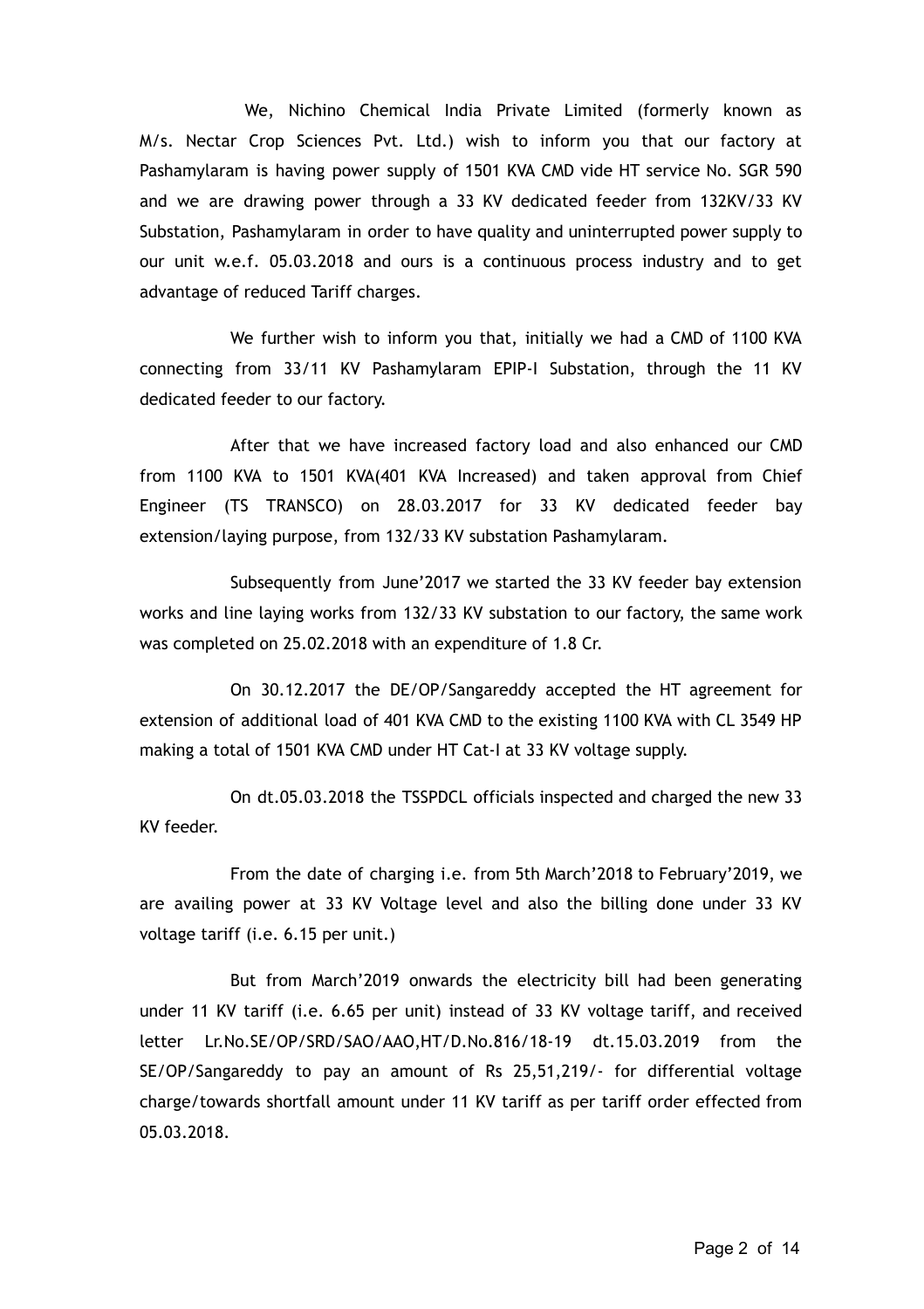Several times we requested to TSSPDCL officials through letter correspondence for 11 KV to 33 KV voltage tariff billing purpose, but they are not responded due to this on 02.03.2020 we have approached CGRF-I for consideration of 33 KV billing tariff purpose, CGRF officials have conducted personal hearing on dt.20.03.2020 along with TSSPDCL Sangareddy Officials. During personal hearing, the CGRF panel were convinced with our genuine say and explanation along with supporting records and only have asked us for some additional information (i.e. 11 KV dedicated feeder details), the same was submitted on 17.04.2020 to CGRF officials through whatsapp, due to COVID-19 lockdown. After that on 02.06.2020 we received a phone call from CGRF officials for collecting the passed order copy, the same order copy received at CGRF-I office by hand on 04.06.2020, the CGRF panel surprisingly given final decision against our company's request, which is not acceptable to us.

Now, we are therefore requesting the esteemed Vidyut Ombudsman to consider our genuine request for billing our company's power consumption as per 33 KV voltage tariff and issue directions to TSSPDCL to withdraw its demand notice given for paying differential voltage amount of Rs 25,51,219/- and also request you to order to refund the excess amount paid by us under protest to the tune of Rs 28,03,720/- (11 KV tariff) from March'2019 to May'2020 and continue to bill power consumption as per 33 KV voltage tariff.

# **2. Reply of the Respondents**

The Respondents through the letter No. SE/OP/SGR/SAO/AAO-HT/File No.SGR950/D.No.94/20 dt.25.06.2020 submitted as follows:-

That the power supply to the Appellant was released on 31.03.1994 initially with a CMD of 500 KVA under Common feeder. Later on, the CMD has been enhanced to 1501 KVA w.e.f. 05.03.2018 and the Appellant has opted for independent feeder in place of the common feeder. As per the Tariff Regulations approved by the TSERC for FY 2018-19, the billing of the Appellant should be under 11 KV voltage tariff since the CMD is less than 2501 KVA. But the service was billed under 33 KV voltage Tariff till March'2019 billing cycle. On observing the same, the billing of the service was changed from 33 KV to 11 KV voltage tariff from March'2019 billing cycle owing to the Tariff Regulations for the FY 2018-19 approved by TSERC.

In this connection, it is submitted that as per the Tariff Regulations approved by TSERC all the consumers availing power supply under Independent feeder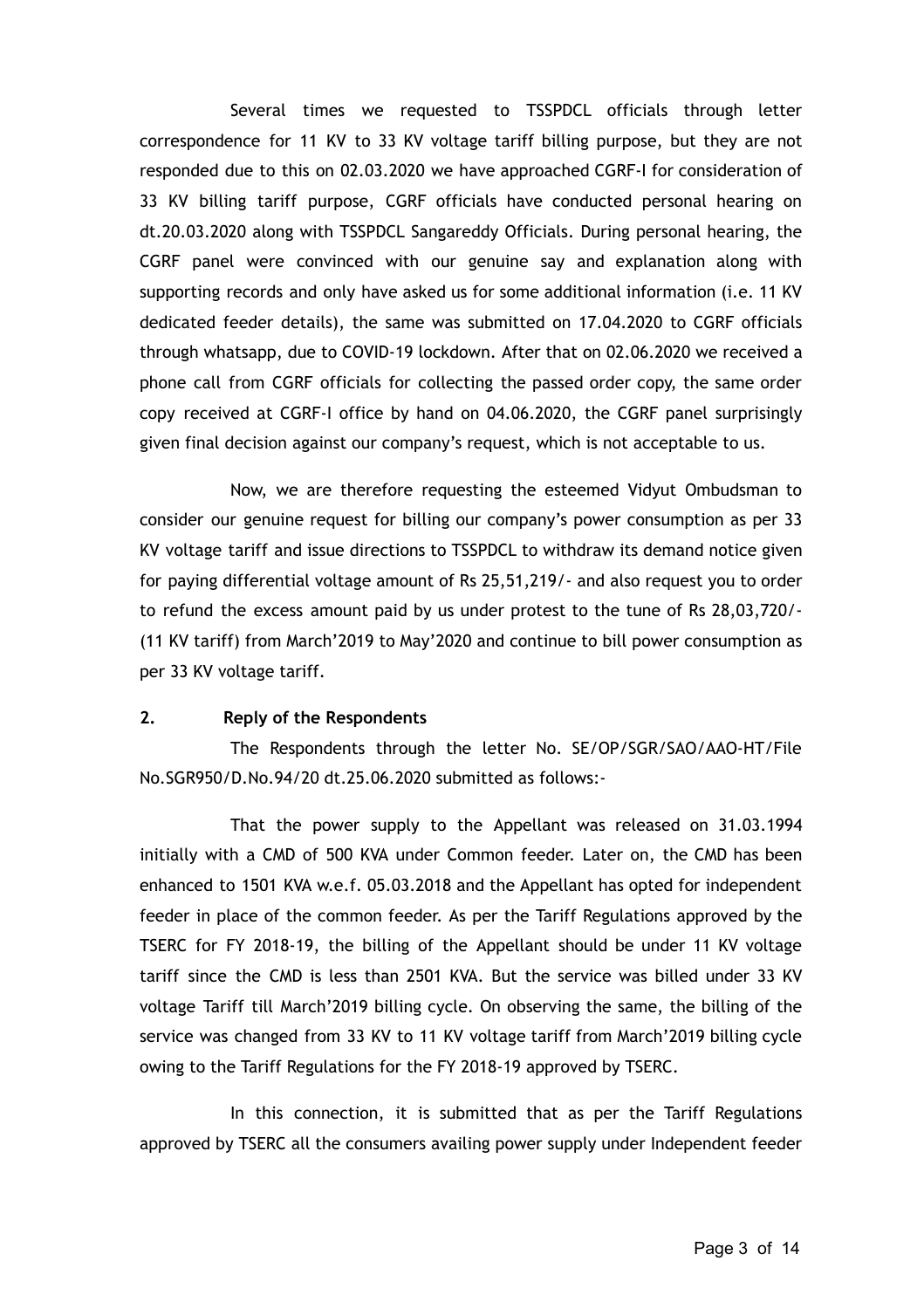with a CMD of less than 2501 KVA are to be billed at 11 KV voltage level. The Gist of the Tariff Regulation is placed below for perusal please:-

HT Consumers seeking to avail supply through Independent feeders from the substations where transformation to required voltage takes place shall be:-

| Upto 2500 KVA          | <b>11KV</b>                                           |
|------------------------|-------------------------------------------------------|
| 2501 KVA to 10,000 KVA | 33 Kv                                                 |
| Above 10,000 KVA       | 132 Ky or 220 Ky as may be decided by the<br>Licensee |

For total contracted demand with the licensees and all other sources:-

Based on the above regulations, the billing of the Appellant has been changed from 33 KV to 11KV voltage Tariff from March'2019 billing cycle. Accordingly notice dt.15.03.2019 was issued for payment of Rs 25,51,219/- towards shortfall amount under 11KV tariff as per the Tariff Regulations approved by the TSERC for the FY 2018-19.

Aggrieved by the said notice, the Appellant has approached the Hon'ble CGRF and filed a complaint vide CG No. 64 of 2019-20. The Hon'ble CGRF vide order dt.31.02.2020 passed awards in favour of the Respondents and directed the Appellant to pay all the dues on its service connection bearing SC No. SGR590 under 11 KV tariff as per the bills issued by the licensee through the Respondents and to avoid disconnection of its service connection.

In view of the above, the Appellant is liable to pay the shortfall amount under 11 KV tariff arrived at by the Respondents together with surcharge till the date of payment for the period prior to changing of billing from 33 KV to 11 KV i.e. from March'2018 to Feb'2019 as per the Tariff Regulations.

Hence, it is requested to dismiss the Appeal and pass necessary orders to enable the Respondents to collect the shortfall amount to avoid revenue loss.

# **3. Rejoinder of the Appellant**

That our HT service connection released in the year 1994 initially was with a CMD of 500 KVA under common feeder and in the year 2006 we had changed/developed our 11 KV line from common feeder to 11 KV dedicated feeder,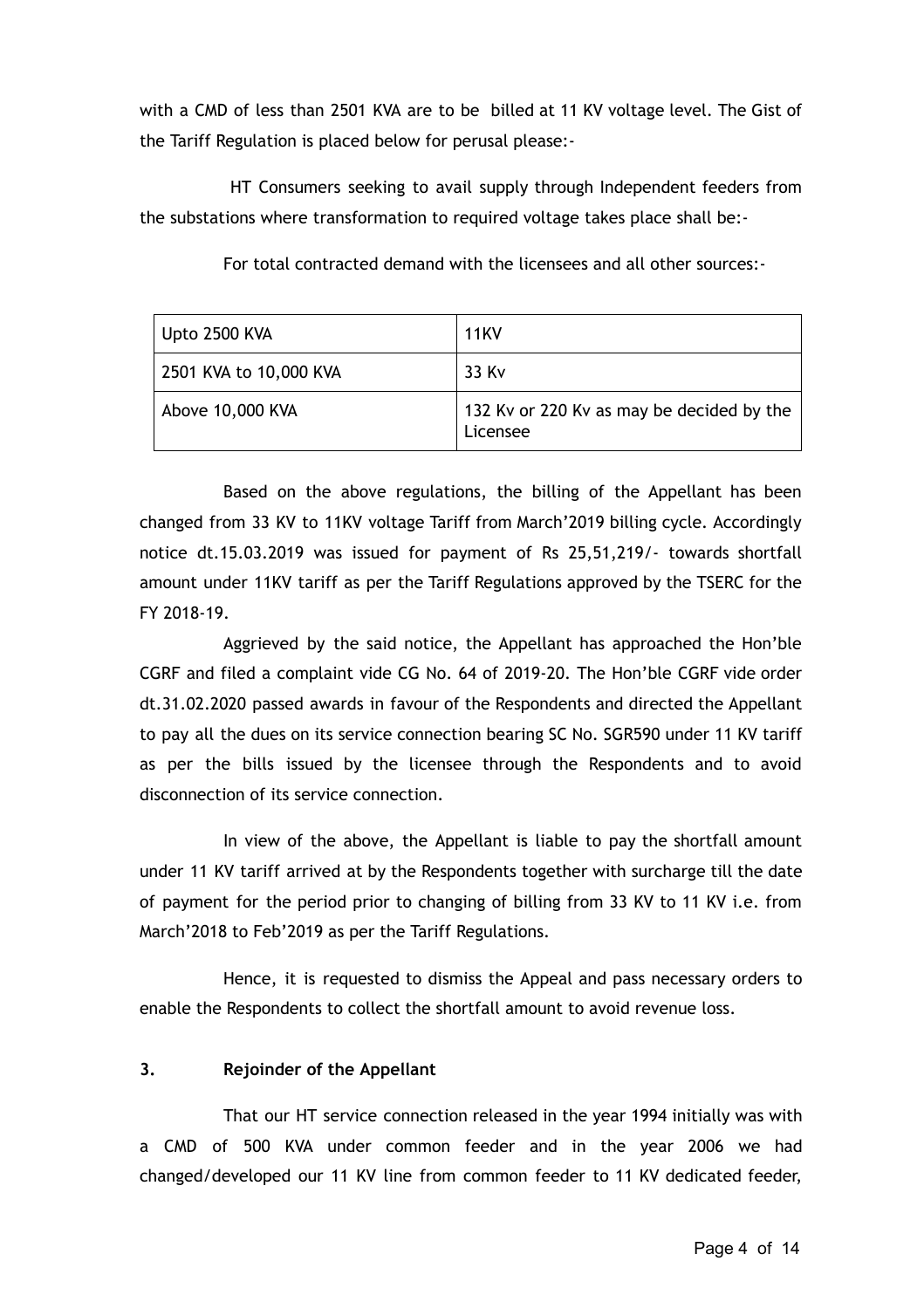from 33/11 KV EPIP substation to our factory and also enhanced our CMD from 500 KVA to 900 KVA(400 KVA increased). And in the year 2014 again we had enhanced our CMD from 900 KVA to 1100 KVA (200 KVA increased) in 11 KV dedicated feeder voltage levels.

In the year 2018, i.e. March, 2018 again we had enhanced our line voltage levels by converting from 11 KV to 33 KV supply and developed a dedicated feeder/line from 132/33 KV substation with our own expenditure of Rs 1.8 Cr, with necessary approvals from the department.

As you are aware that during the 33 KV new dedicated feeder sanction/approval time and line charging time (05.03.2018) the TSSPDCL officials informed us that our power consumption is going to be billed under 33 KV tariff only.

As you are aware that the TSSPDCL officials after charging our dedicated new line, taken and given HT reports of our service, in the same HT test reports also mentioned the tariff commencement under 33 KV HT Category-I.

From the date of charging i.e. from 5th March'2018 to February'2019 we have been availing power at 33 KV voltage level and also the billing done under 33 KV voltage tariff (i.e. Rs 6.15/- per unit.). But from March'2019 onwards, the electricity bill have been generating under 11 KV voltage tariff (i.e. Rs 6.65 per unit) instead of 33 KV voltage tariff (i.e. Rs 6.15 per unit) and received letter Lr.No.SE/OP/SRD/SAO/AAO.HT/D.No.846/18-19 dt.15.03.2019 from SE/OP/TSSPDCL to pay an amount of Rs 25,51,219/- towards differential voltage charge/towards shortfall amount under 11 KV tariff, as per tariff order effected from 05.03.2018 which was a big shock to us.

In this regard we would like to inform that the TSSPDCL officials have given the dedicated feeder permission with 1501 KVA also line charged and every month electricity bill billed 33 KV voltage level tariff upto one year. After one year they have suddenly started asking our industry to pay an amount of Rs 25,51,219/ which is not correct, nor intimated to our company in any of the earlier communication nor during interaction with officials of TSSPDCL in the past.

Had TSSPDCL officials not given the approval/sanction for 33 KV dedicated feeder/line with 1501 KVA as per TSERC 33 KV Tariff Regulations, our industry would have not proceeded to for dedicated and own line by investing Rs 1.8 Cr, as already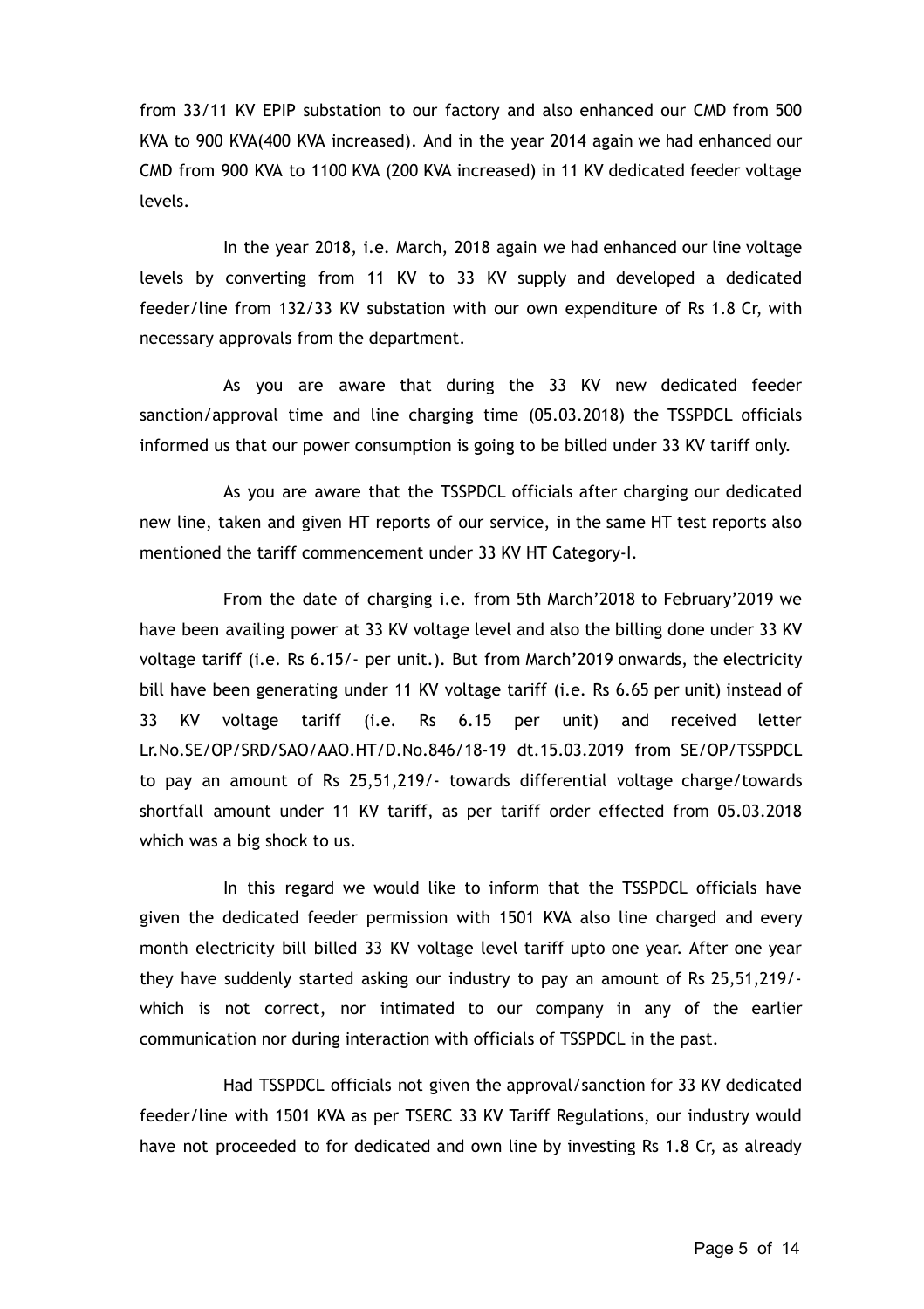we were having 11KV dedicated feeder. It is sheer injustice to us and a remedy is required with the intervention of your esteemed office.

At the time of the 33 KV dedicated feeder proposal we had enquired similar industries for tariff/billing regulations, already they are benefiting as per voltage levels billing tariff.

We noticed that as per TSERC Tariff Regulations some relaxations are given with the following conditions.

#### **7.1.18 Voltage of Supply:**

The voltage at which supply has to be availed by:

i. HT Consumers seeking to avail of supply on common feeders shall be: For total contracted demand with the licensee and all other sources.

| Upto 1500 KVA         | <b>11KV</b>                                           |
|-----------------------|-------------------------------------------------------|
| 1501 KVA to 5,000 KVA | 33 Kv                                                 |
| Above 5,000 KVA       | 132 Ky or 220 Ky as may be decided by the<br>Licensee |

ii. HT Consumers seeking to avail supply through Independent feeders from the substations where transformation to required voltage takes place shall be:-

| For total contracted demand with the licensees and all other sources:- |  |
|------------------------------------------------------------------------|--|
|------------------------------------------------------------------------|--|

| Upto 2500 KVA          | <b>11KV</b>                                           |
|------------------------|-------------------------------------------------------|
| 2501 KVA to 10,000 KVA | 33 Kv                                                 |
| Above 10,000 KVA       | 132 Ky or 220 Ky as may be decided by the<br>Licensee |

The relaxations are subject to the fulfilling of the following conditions;-

- a. The consumer should have an exclusive feeder from the substation where a transformation to required voltage takes place.
- b. The consumer shall pay full cost of the service line including take off arrangements at substation.

In the above context as per TSSPDCL officials directions, to get benefit of Rs 0.50 Paisa reduction per unit in 33 KV Tariff and Un-interrupted quality power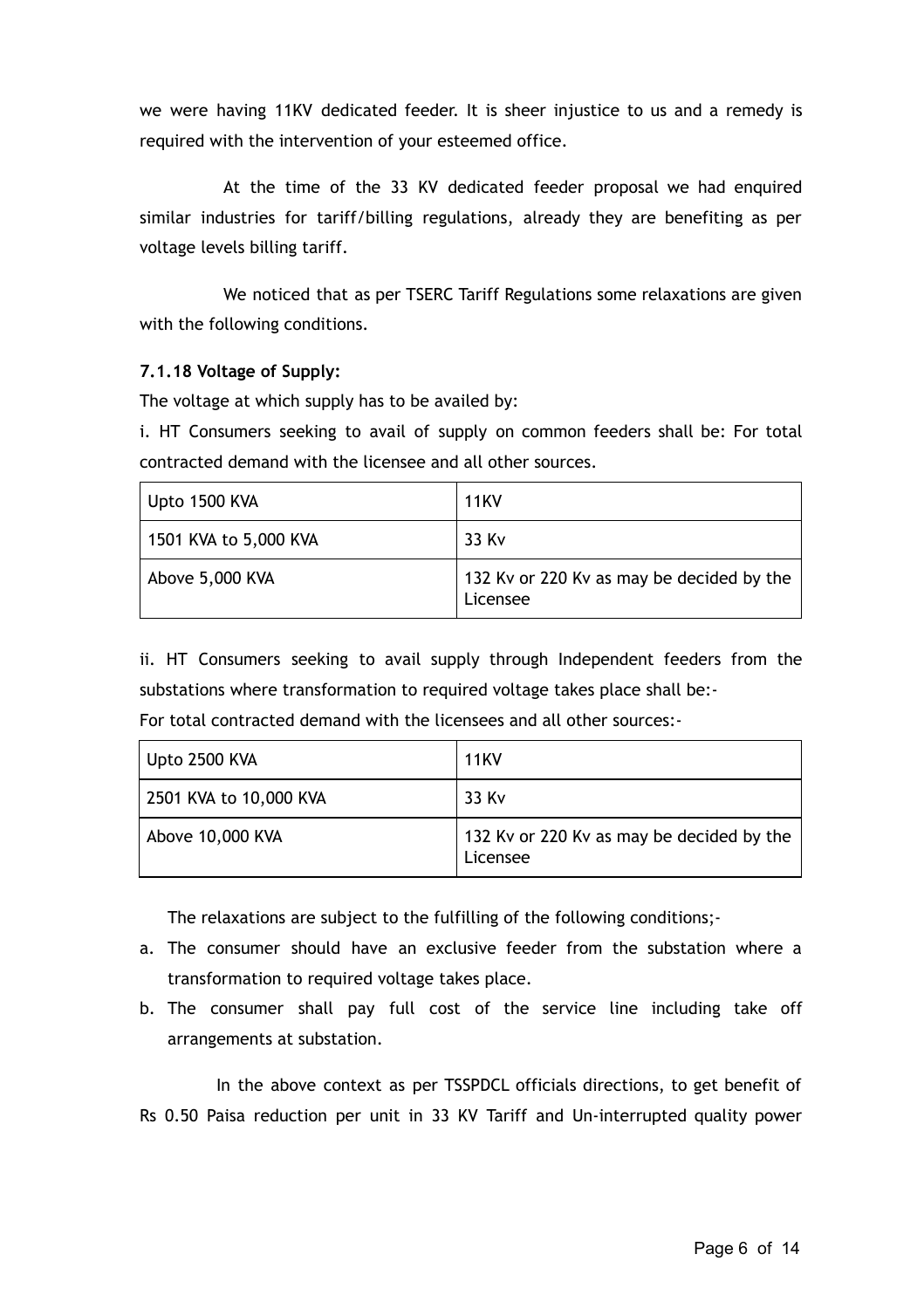supply to our unit, we had incurred Rs 1.80 cr and not getting any benefit and total injustice was done to our company.

Now we are therefore requesting the esteemed Vidyut Ombudsman to consider our genuine request for billing our company's power consumption as per 33 KV voltage tariff and issue directions to TSSPDCL to withdraw its demand notice given to our industry, for paying differential voltage amount of Rs 25,51,219/- and also request you to order to refund the excess amount paid by us "under protest" to the tune of Rs 28,03,720/- (11 KV Tariff) from March'2019 to May'2020 and continue to bill power consumption as per 33 KV voltage tariff or to compensate for the total amount incurred by us to the tune of Rs 1.80 Cr.

#### **Heard both sides.**

#### **Issues**

4. In the face of the said contentions by both sides the following issues are framed:-

- 1. Whether the Appellants service connection with a CMD of 1501 KVA availing supply under 33 KV dedicated feeder is liable for billing under 11 KV voltage tariff.
- 2. Whether the back billing demand of Rs 25,51,219/- towards differential tariff between 33 KV and 11 KV tariff is admissible.
- 3. To what relief?

# **Issues 1 & 2**

**5.** The Appellant M/s. Nichino Chemical India Pvt. Ltd, pleaded this Appeal to withdraw the demand notice towards payment of differential tariff rates between 33 KV and 11 KV imposed for Rs 25,51,219/-, refund of excess amount paid to the tune of Rs 28,03,720/- from March'2019 to May'2020 and continuation of billing tariff under 33 KV voltage tariff or to compensate for the total amount included by the Appellant towards 33 KV network conversion to the tune of Rs 1.80 Cr.

6. That M/s. Nichino Chemical India Pvt. Ltd, is an industry bearing electricity service connection SGR 590 (earlier MDK 590) released in the year 1994 with initial CMD of 500 KVA at 11 KV level of supply under the common feeder. During the year 2006 the CMD was enhanced from 500 KVA to 900 KVA duly converting into 11 KV dedicated feeder and again in the year 2014 the load was enhanced from 900 KVA to 1100KVA.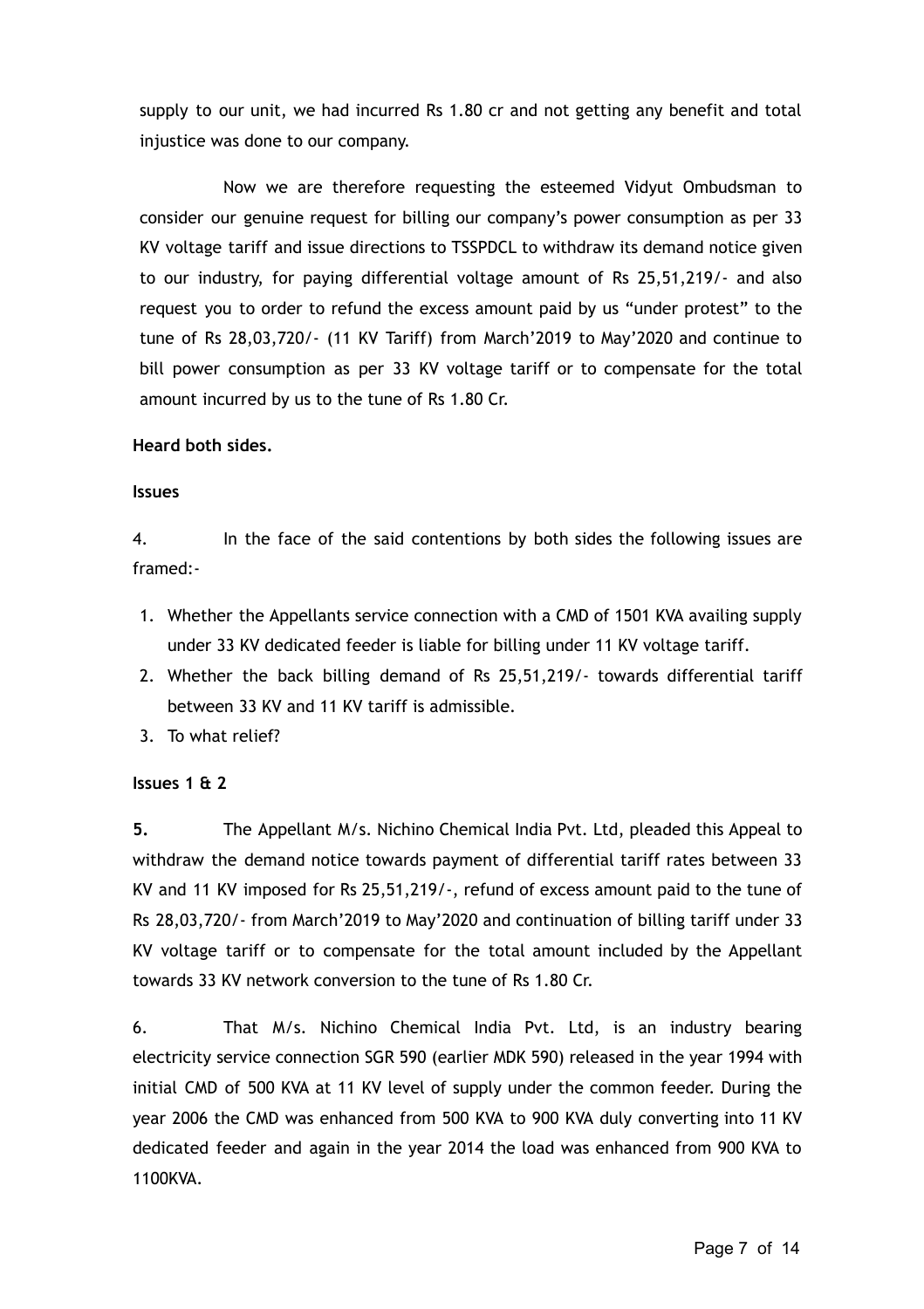In the year 2018 the load was enhanced from 1100 KVA to 1501 KVA along with conversion of 11 KV level of supply to 33 KV supply under dedicated feeder, vide Sanction Memo No.SE/OP/MDK/ADE/Comml/F.No.D.No.2253/16-17 dt.30.03.2017.

The main features of the sanction scheme was:-

- A.Erection of new 1.6 KM 33 KV line over 11 Mtr poles and 2 Nos. M+6 TOWERS WITH 100 Sq mm AAA conductor.
- B. Erection of 6 No.s 50/1A 33 KV Ct's with 0.2s class at consumer premises.
- C. Erection of 6 Nos 33KV/110V 33KV PT's with 0.2 class at consumer premises.
- D. Shifting of CTPT set temporarily till work completion and after that dismantling of 2 No.s 11KV 60/5A CTPT sets at consumer premises and 33/11 KV SS.
- E. The existing 3 Nos. 11KV open access meters are to be upgraded (programming) to 33 KV meters.

The above scheme approved was with the following justification :- " The consumer has applied to conversion of supply from 11 KV voltage level to 33 KV voltage level to release an additional load to the existing load."

Later the supply was converted into 33 KV dedicated feeder from 132/33 KV Pashamylaram Sub Station, which was accorded sanction vide Memo No.SE/OP/MDK/ADE/Comml/F-DCN/D.Noo.58/17-18 dt.16.04.2017. The said scheme was approved with the following features:-

- a. Erection of new 0.78 KM 33 KV line (conversion of SC to DC line) over M+6 towers.
- b. Erection of 33 KV bay extension with breaker at 132 KV Pashamylaram SS.
- c. Laying of double run 2 x 50 mtrs 33 KV 400 sq mm XLPE Cable. Total cost of estimate was Rs 49,94,233/-,

the justification for the scheme was " the consumer has applied for 33 KV dedicated line so estimate was prepared with connection of existing SC line (33 KV Inox feeder) to DC line (inox + N/p line) over new proposed 13 Nos. M+6 towers."

Subsequently release orders were issued for release of Additional load of 401 KVA with total CMD of 1501 KVA CMD under HT Category - I at 33 KV supply, vide Memo No.SE/OP/SRD/ADE/Comml/HT/D.No.1594/17 dt.22.02.2018 and HT agreement was executed on 30.12.2017. Subsequently the Additional load of 401 KVA on existing 1100 KVA making total CMD of 1501 KVA was released on 05.03.2018.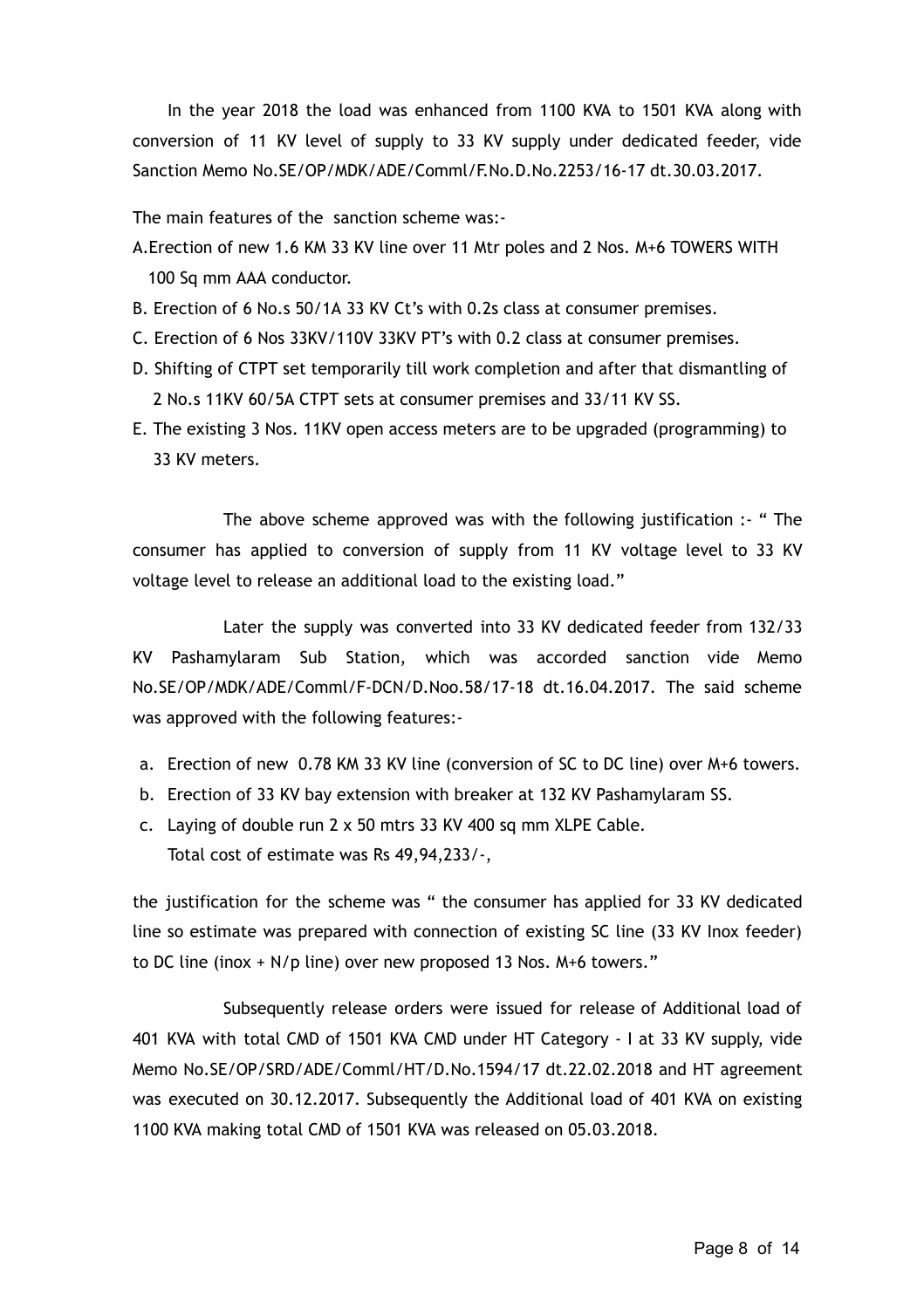7. The Respondents after release of additional load of 401 KVA under 33 KV voltage of supply, issued monthly bills regularly at 33 KV voltage tariff and charged energy charges @ Rs 6.65/unit. Suddenly after one year issued notice vide Lr.No.SE/OP/SRD/SAO/AAO-HT/D.No.846/18-19 dt.15.03.2019, realising that the billing is wrong and issued demand notice for payment of Rs 25,51,219/- as shortfall amount towards 11 KV tariff, stating that as per Tariff order 2018-19, energy charges shall be levied at 11 KV tariff instead of 33 KV Tariff.

**8.** The Appellant opposed such sudden levy of differential tariff charges through back billing at difference of rates 6.65/unit (11 KV voltage tariff) and 6.15/unit (33 KV voltage tariff) which accounted to Rs 25,51,219/-, stating that the Licensee accorded approval for dedicated 33 KV line for the CMD of 1501 KVA and billed under 33 KV voltage tariff for one year and abruptly resorted to back billing revising to 11 KV voltage tariff. Had it been this was informed prior to them during the approval of 33 KV dedicated feeder they would not have proceeded for the 33 KV line and relied on the 11 KV dedicated feeder. Hence pleaded that it is injustice to them.

9. The Respondents relying on the Tariff Order 2018-19, held that the billing of the service connection shall be under 11 KV voltage tariff since the CMD is less than 2501 KVA and therefore seeing the mistake of billing under 33 KVA voltage tariff, the billing tariff was changed from 33 KV voltage tariff to 11 KV voltage tariff from March'2019 and notice dt.15.03.2019 was issued for payment of Rs 25,51,219/ towards shortfall under 11 KV tariff for the period from 05.03.2018 (date of release) of 401KVA CMD additional load to Feb'2019.

The relevant Clause 7.118 voltage of supply of the Tariff Order 2018-19 is reproduced here under:-

# **7.118 Voltage of Supply:**

The voltage at which supply has to be availed by:

i. HT Consumers seeking to avail of supply on common feeders shall be: For total contracted demand with the licensee and all other sources.

| Upto 1500 KVA         | <b>11KV</b>                                           |
|-----------------------|-------------------------------------------------------|
| 1501 KVA to 5,000 KVA | 33 Kv                                                 |
| Above 5,000 KVA       | 132 Ky or 220 Ky as may be decided by the<br>Licensee |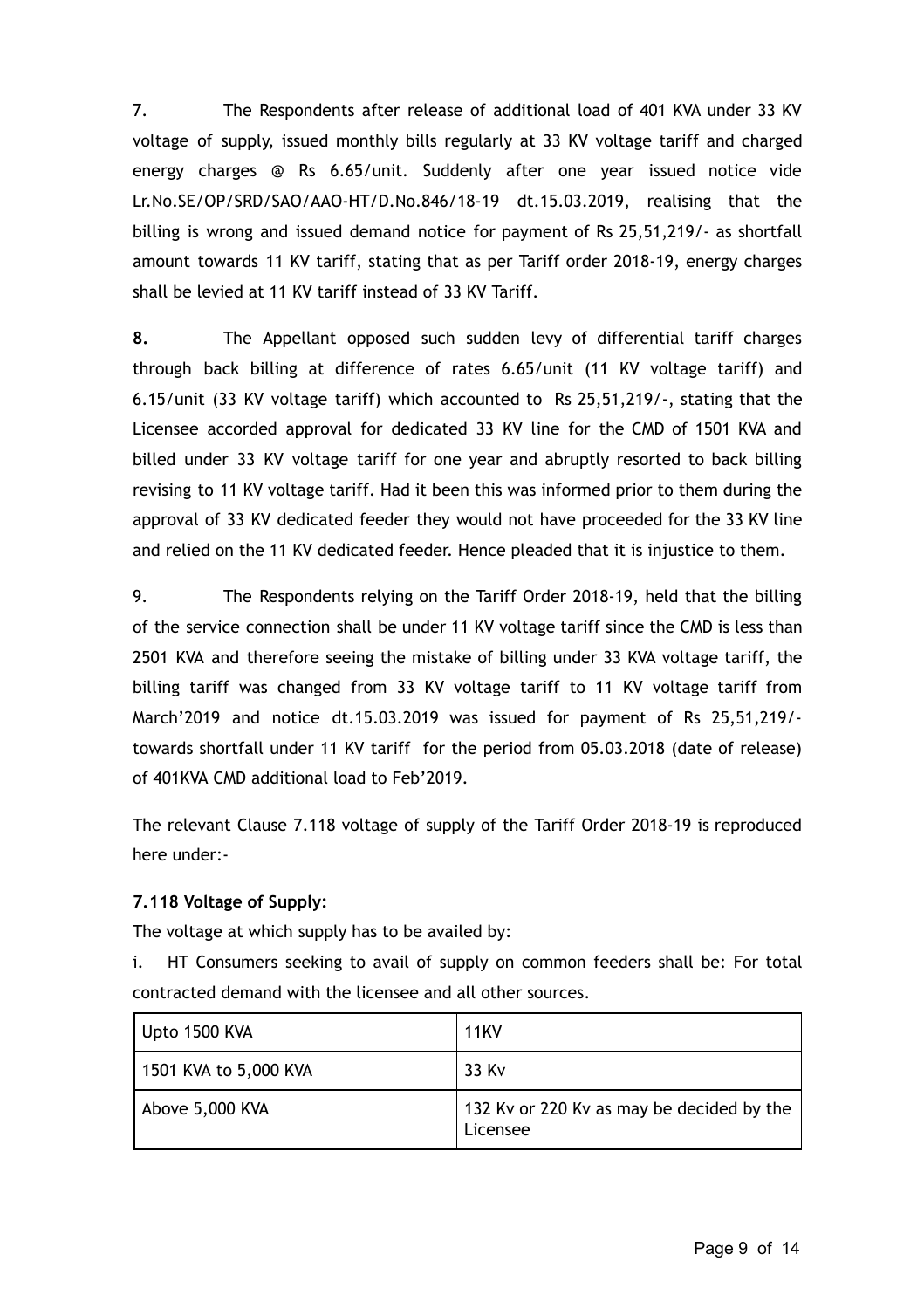ii. HT Consumers seeking to avail supply through Independent feeders from the substations where transformation to required voltage takes place shall be:- For total contracted demand with the licensees and all other sources:-

| Upto 2500 KVA          | <b>11KV</b>                                           |
|------------------------|-------------------------------------------------------|
| 2501 KVA to 10,000 KVA | 33 Kv                                                 |
| Above 10,000 KVA       | 132 Ky or 220 Ky as may be decided by<br>the Licensee |

The relaxations are subject to the fulfilling of the following conditions;-

- c. The consumer should have an exclusive feeder from the substation where a transformation to required voltage takes place.
- d. The consumer shall pay full cost of the service line including take off arrangements at substation.

The above Clause specifies the applicable voltage level corresponding to contracted demand. It is clear that under independent feeder for the contracted demand upto 2500 KVA, the applicable level of voltage is 11KV. In the present case, the Respondents accorded 33 KV voltage dedicated feeder instead of 11 KV voltage level to the Appellant & clearly ignored the statutory conditions stated above. The wrong action of the Respondents in sanction of the 33KV dedicated network scheme for a CMD of 1501 KVA led to the investment of expenditure of Rs 1.8Cr from the Appellant, resulting in present dispute. The Appellant cannot be held responsibility and penalised for such irregularity of the Respondents.

Now the question is to be answered is whether the presently carried out 11KV Voltage tariff billing is in line with the relevant tariff order. The Tariff Order emphasise energy charges with respect to voltage level of supply. Basically the Tariff rates per KVAH units consumed by the Appellant directly depends upon the voltage level of supply and not on the CMD availed by the Appellant. Until the Tariff 2015-16, there was specific clause 6(3)(iii) for levy of tariffs where the voltage wise tariff was applicable in case of HT-I, HT-II and HT-III consumer categories, the Licensee shall levy the tariff as per the actual supply voltage. From the subsequent Tariff Order 2016-17 the above said clause was omitted from the Tariff Order. In the absence of such mandate the present existing billing under 11 KV voltage tariff corresponding to the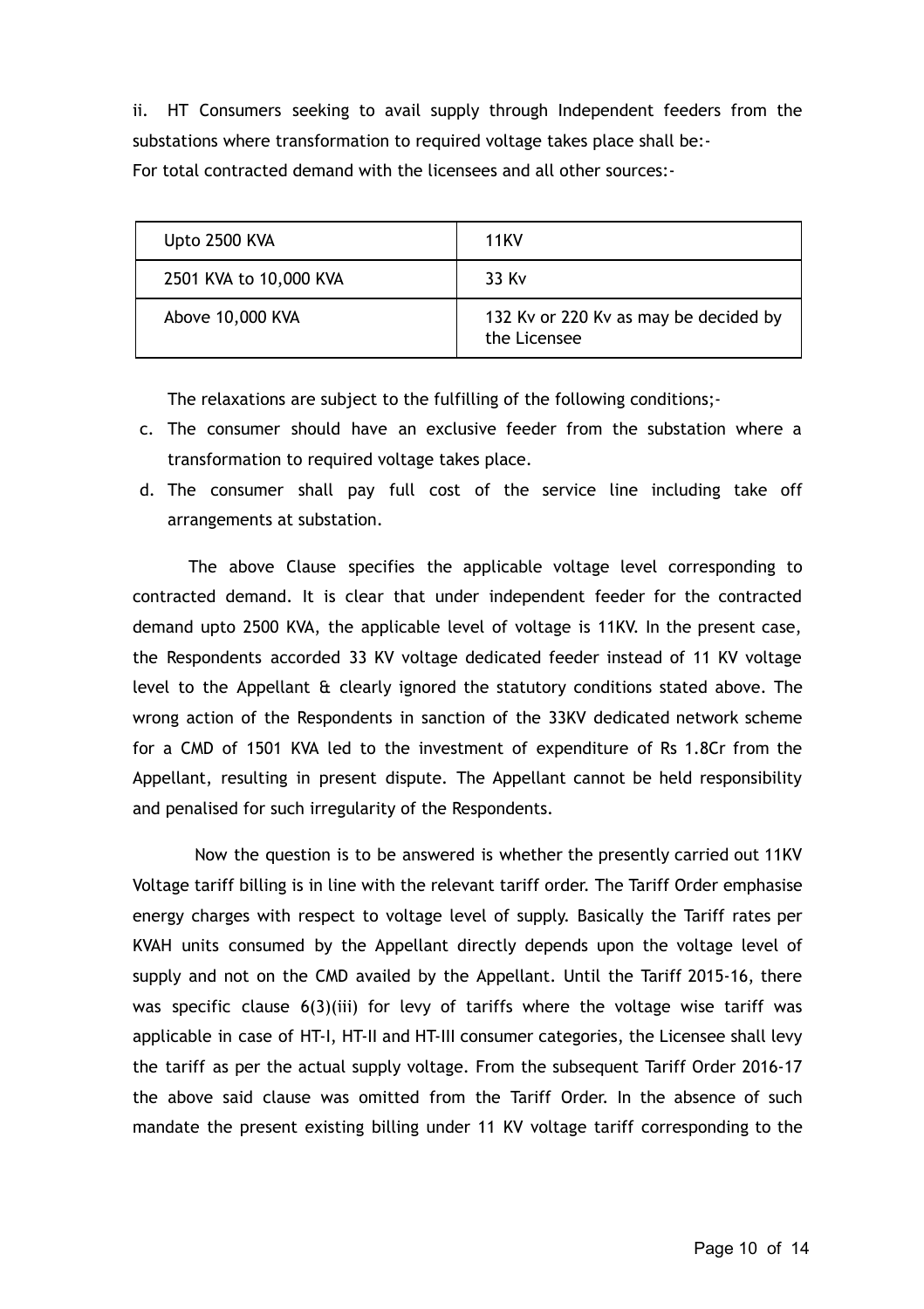CMD of 1501 KVA is in line with the Tariff Order 2018-19, Clause 7.118- Voltage of Supply.

10. Now on the question of Back billing demand of Rs 25,51,219/-, it is clear that when the Tariff Order 2018-19, Clause 7.118 mandates 11KV level of supply for a CMD of 1501KVA, how the sanction was accorded, HT Agreement was concluded and released the supply under 33KV level of supply, imposing whole burden on the Appellant..

Whereas the Respondents relied on the instructions issued by the CGM/Commercial/SE(C)/DE(C)/ADE-III/D.No.1396/2019-20 dt.27.07.2019 which is reproduced here under:-

 $P^{\circ}$  118/17 SOUTHERN POWER DISTRIBUTION COMPANY OF TELANGARIAHTED O/o. the Chief General Manages (Commercial), TSSPDCLI Ground Floor, Corporate Office,<br>Migt Compound, Hyderabad 1356  $72019-20$ ,  $Dt^2$ -07-2019 Memo No. CGM (CommJ)/ SE(C)/DE(C)/ADE-III/D.No. TSSPDCL - CommI - Certain HT services whose CMD is less than 1501 kVA (Common Feeder) but availing supply at 33 kV and billing under 33 kV - Instructions issued - Reg. L. Lr. No. SE/Op/SRD/AAO-HT/D. No. 847/19, Dt. 30.03.2019. Lt No SE/Op/SRD/SAO/AAO-HT/D No.30/2019, Dt.12.04.2019. TSSPDCL Board Resolution Dt 31.01.2017. The Superintending Engineer/Operation/ Sangareddy has requested clarification on the HT services where CMD is less than 1501 kVA (common feeder) but availing supply at 33 kV level and billing under 3,3 kV level. As per the Tariff Order, the services are to be billed under It kV voltage level as they are having sanctioned load of less than 1501 kVA. In this regard, all the Superintending Engineers/Operation are requested to issue essary orders to the consumers who have derated supply from 33 kV voltage level to 11 kV voltage level by not changing the actual supply voltage but billing shall be done under 17 1/2 tariff until the CMD restores to 1501 kVAjte avoid revenue loss to the DISCOM dely talking eral inc letter from the consumer on Rs 100 - non judicial stamp paper This is issued with the approval of the Chairman & Managing Director on Dt 16 07 2019 in e-office.  $71319$ Chief General Manager/Commercial 26 SGR All the Superintending Engineer/Operation Copy to: The Chief General Manager/Operation/Metro Zone, Ranga Reddy Zone, Rural Zone & Medchal Zone. The Chief General Manager/Finance. The Chief General Manager/Revenue. Copy submitted to: The Director/Commercial/TSSPDCL The Divisional Engineer/Tech to CMD/TSSPDCL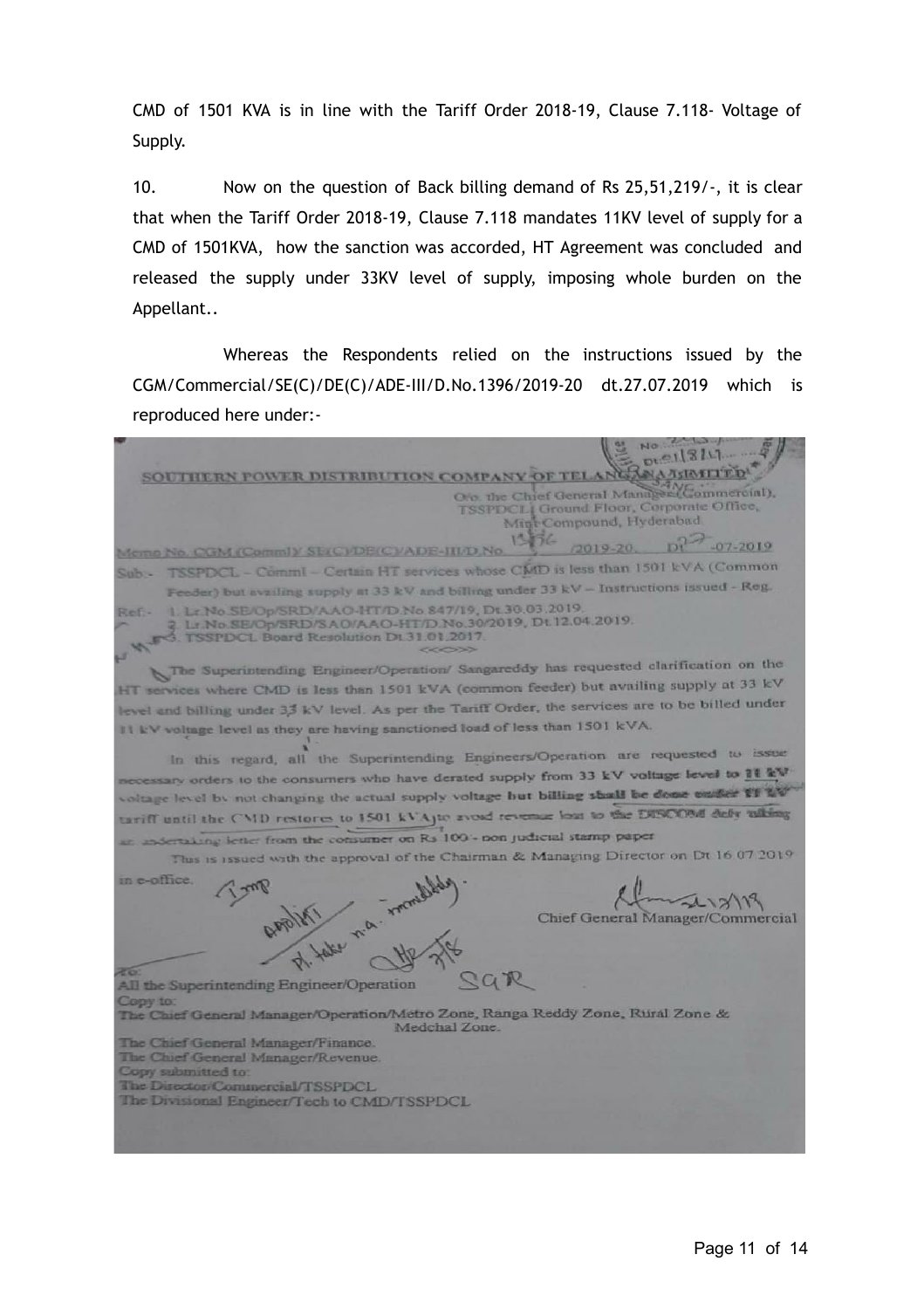The above instructions are clear that those 33 KV consumers derated to the load equivalent to 11 KV level voltage without changing the actual supply voltage, shall be billed under 11 KV tariff, taking an undertaking letter from the consumer on Rs 100/- non judicial stamp paper. Clearly the above instructions do not emphasis the action of the Respondents in the present case where sanction was accorded under 33 KV dedicated feeder for the CMD of 1501 KVA and no such undertaking letter was taken from the Appellant on Rs 100/- Non Judicial Stamp paper for billing under 11 KV voltage tariff.

In the cases related to the present dispute in Appeal No. 8 of 2018, M/s. Binjusaria Sponge and power Pvt. Ltd and Appeal No. 09 of 2019-20, M/s. Vijaya Textiles Limited, this authority given directions to levy the energy charges as per the Tariff Order in vogue from time to time. In both the above cases, the CGM/Commercial accorded conditional approval under 33 KV level of supply for the CMD's below 1501 KVA CMD with following conditions:-

*a. The consumer has to bear 100% estimate cost towards deration of above CMD.*

*b. If the consumer want restoration of derated CMD in future, the consumer has to pay the 100% cost of metering arrangements and security deposit as applicable.*

*c. The billing shall be done at 11 KV level until the CMD restores to 1501 KVA.*

*d. An undertaking has to be submitted in Rs 100/- non judicial stamp paper for accepting for billing at 11 KV level.*

After fulfilling above conditions by taking an undertaking furnishing consent to levy 11KV tariff on the Rs 100/- Non Judicial Stamp Paper the consumers entered into a fresh agreement. Though such approval is against the statute of the GTCS or Tariff Order, there was mutual agreement where on one side the Consumer sought for uninterrupted and quality power supply and on other side licensee approved foreseeing less power losses in the 33KV voltage of supply

In the present case there was no such mutual Agreement at the time of sanction of the 33 KV dedicated feeder for a CMD of 1501KVA nor any undertaking given by the Appellant. The Appellant was kept under dark who invested 1.8 Crores of expenditure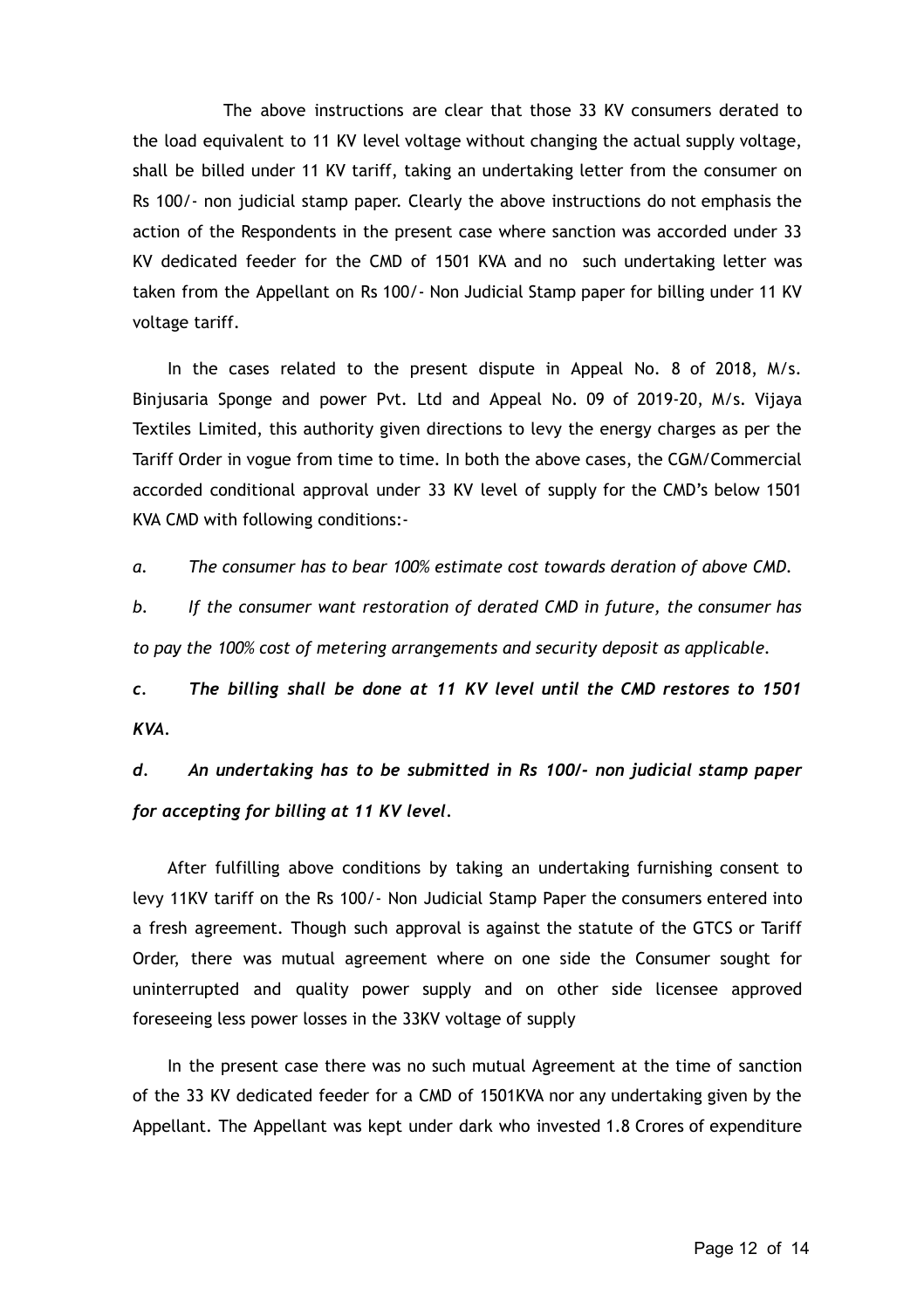for 33 KV network conversion, now imposing the burden at a time by back-billing the differential charges is unjustified.

In view of the above discussion supra, the Appellant is found not at fault to be penalised by back billing right from the date of release of additional load 401KVA releasing total CMD of 1501KVA i.e from 05.03.2018, as the sanction was accorded by the Respondents for the 33KV dedicated feeder for the CMD of 1501KVA which is unwarranted by the Tariff order 2018-19. As the Tariff Order 2018-19 does not mandate tariffs as per the actual voltage of supply, the changing of billing tariffs from 33KV to 11KV voltage is admissible, in view of the current CMD of 1501 KVA which is to be under 11KV level of supply, as per the Clause 7.118 of the Tariff Order 2018-19.

In the result the Appeal is partly allowed as follows:

a. Charging 11 KV Voltage tariff for the energy supplied under 33 KV Voltage level is correct, which is based on the omission of clause 6(3)(iii) of the Tariff Order 2015-16, in the subsequent Tariff Orders. There is no such mandate in the tariff Order 2018-19, to bill the Energy charges as per the actual supply of Voltage, here in this case 33KV level. Subsequently the action of the Respondents in billing 11 KV Voltage tariff from 03/2019 holds good.

b. In the event of sanction accorded by the Respondents for release of additional load of 401KVA for a total CMD of 1501KVA under 33KV dedicated feeder against the condition as at Clause 7.118 of the Tariff Order 2018-19, which led to incur the expenditure of 1.8Cr of the Appellant, the back billing demand of Rs 25,51,219/- is unjustified and hence it is set aside.

# **Issue No.3**

11. The Appeal is partly admitted.

TYPED BY Office Executive cum Computer Operator, Corrected, Signed and Pronounced by me on this the 12th day of August, 2020.

> Sd/- **Vidyut Ombudsman**